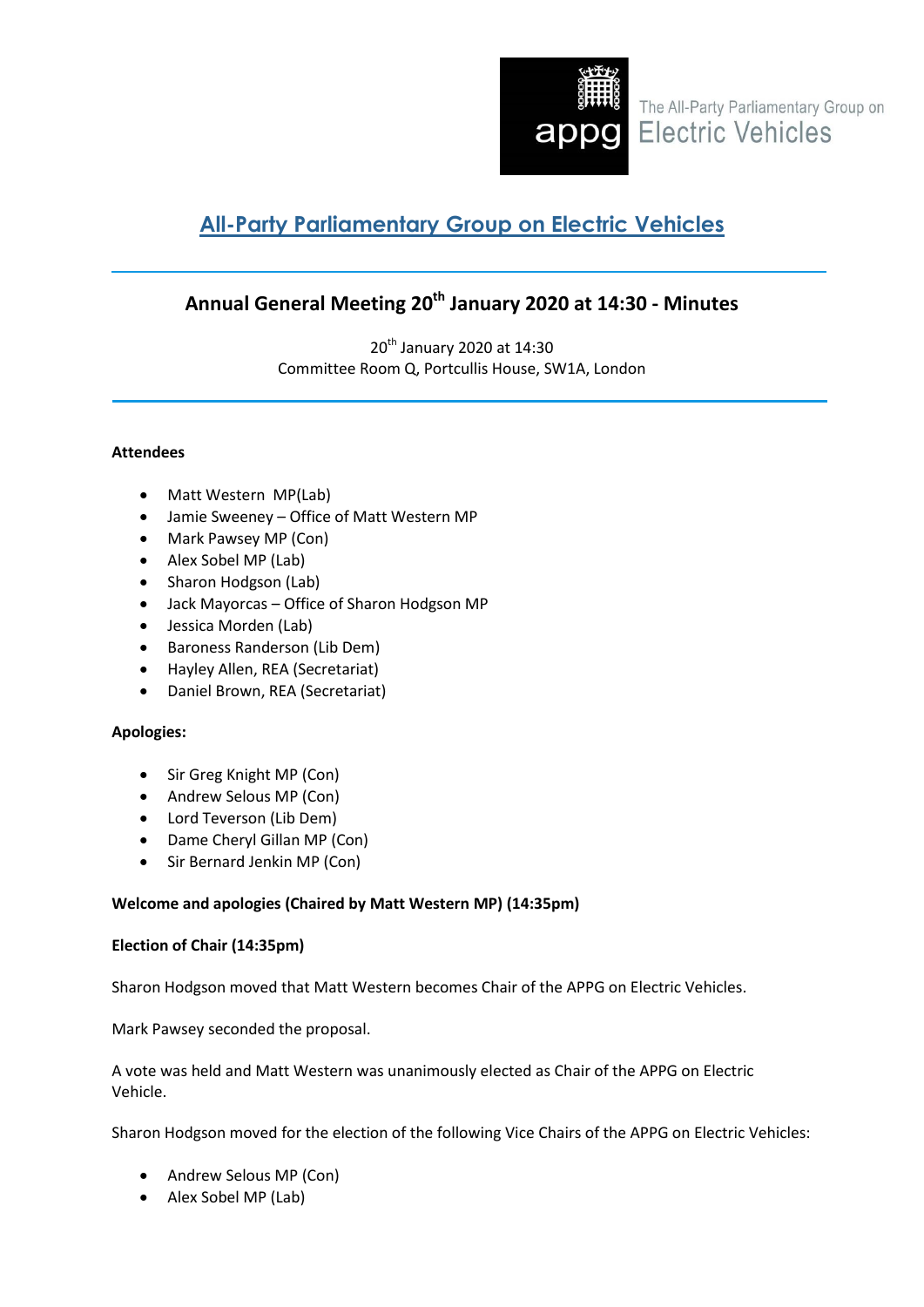- Sharon Hodgson MP (Lab)
- Dame Cheryl Gillan MP (Con)
- Anna McMorrin MP (Lab)
- Lord Teverson (Lib Dem)
- Sir Bernard Jenkin (Con)

Mark Pawsey seconded the proposal.

A vote was held and the Vice Chairs was unanimously elected as Chair of the APPG on Electric Vehicle.

## **Approval of income and expenditure statement (14:40pm)**

Matt Western moved that the income and expenditure statement be approved.

A vote was held and the Vice Chairs was unanimously elected as Chair of the APPG on Electric Vehicle.

## **Introduction and briefing of the upcoming year by Daniel Brown REA (secretariat) – (14:45pm)**

Introduction of whom the REA, the group's secretariat, are.

The findings of the Faraday Institute report and the EV Energy Taskforce report were briefly outlined.

Challenges around the speed of which EVs, in particular electric vans, were being manufactured were raised. Alex Sobel and Baroness Randerson agreed that this has become one of the biggest barriers to the uptake of EVs.

Ongoing developments regarding the EU Emissions Trading Systems and the implications this would have on incentivising EV manufacturing was briefly discussed.

There was a brief discussion on the new models to be revealed over the next year including more affordable EVs.

The upcoming building regulations consultation and its inclusion of home charge points were briefly outlined.

The upcoming EAV Bill and the opportunities to influence via the spending review and the budget were discussed.

### **Discussion of future 2019/2020 activities (14:55pm)**

Mark Pawsey highlighted the lack of consistency and the incompatibility between connectors. It was suggested that the APPG works to ensure international consistency when it comes to EV chargers. Baroness Randerson claimed that this should feature in the EAV Bill but may be diluted as the Bill progresses. Alex Sobel suggested collaborating with existing international negotiations which would see connector consistency added into the COP26 agreement. Baroness Randerson suggested that if the international standard does not progress that the group should at the least call for national standards.

Mark Pawsey proposed a visit to the opening of a new motorway service station in which he was involved in increasing the number of EV chargers from two to twenty four.